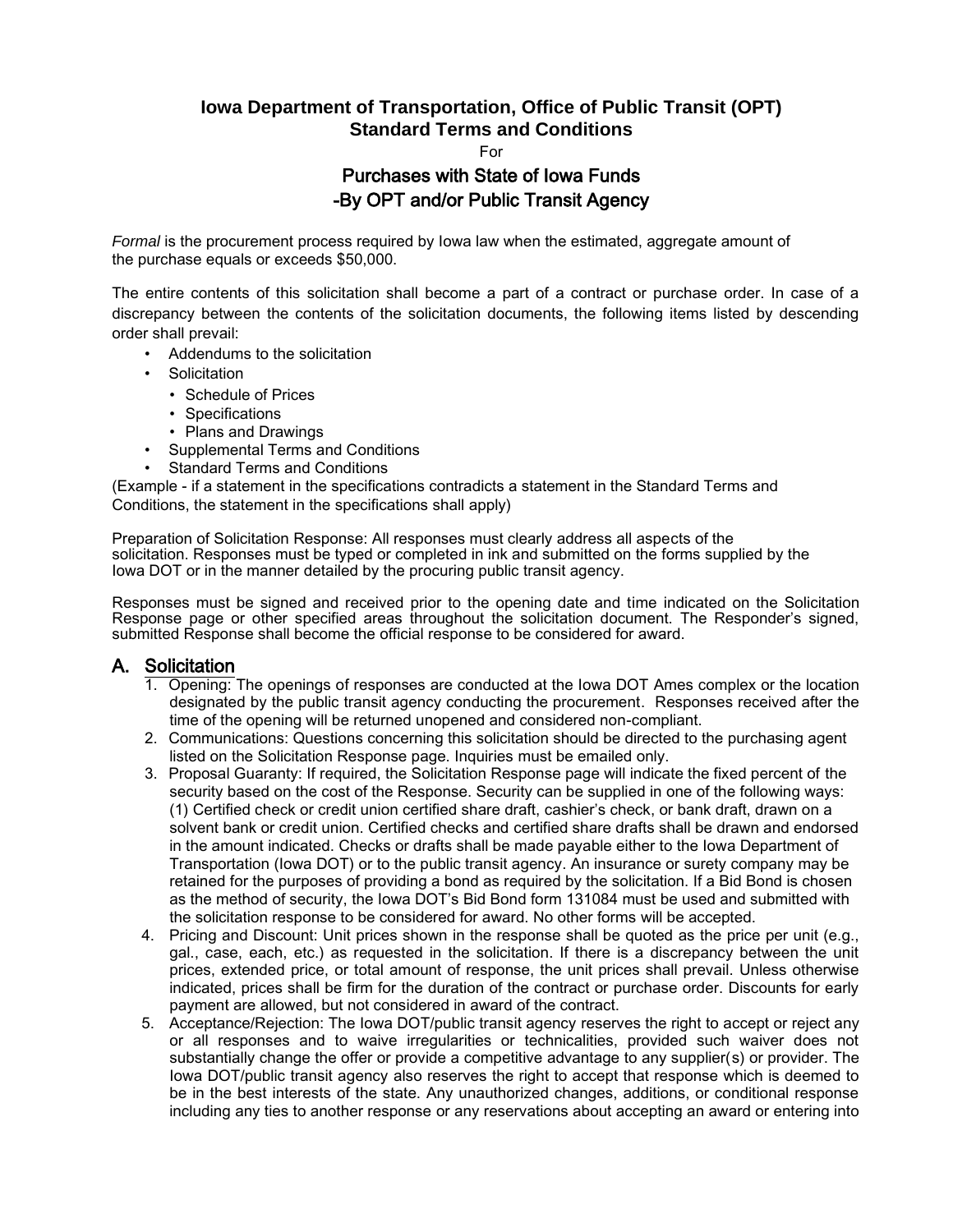a contract, may result in rejection of the response. Responses must remain available for award for thirty (30) days from opening date and time.

- 6. Results & Disclosure: Tabulation results will be posted on the Iowa DOT, Office of Public Transit website at [www.iowadot.gov/transit un](http://www.iowadot.gov/transit%20u)der the *"Procurement"* tab or location specified by the procuring transit agency. Trade secrets or proprietary information that are recognized as such and are protected by law may be withheld if clearly identified as such in the Response.
- 7. Quality of Goods: All material shall be new and of first quality. Items which are used, demonstrators, refurbished, obsolete, seconds, or which have been discontinued are unacceptable without prior written approval by the Iowa DOT.
- 8. Recycled Content: The Iowa Code encourages purchase of products and materials with recycled content, including but not limited to paper products, oils, plastic products, compost materials, aggregate, solvents, and rubber products. Recycled items or alternatives must be noted in the Solicitation Response, if known.
- 9. Shipping Terms: Deliveries shall be F.O.B. Destination unless otherwise specified. All deliveries shall be accompanied by a packing slip indicating the Supplier, quantities shipped, and the purchase order number(s). All delivery charges shall be included in the response price and paid by the Supplier. No collect C.O.D. deliveries shall be accepted. When entering into a contract, the Supplier shall notify the freight company that all freight and delivery charges are to be prepaid by the Supplier. Goods delivered to the Iowa DOT Distribution Center at 931 S. 4th Street, Ames, IA shall be received between the hours of 7:00 a.m. and 3:00 p.m. on any day except Saturday, Sunday, or a holiday. For deliveries to other Iowa DOT locations, the Supplier may contact the destination location for available times to deliver as not all Iowa DOT locations have the same business hours. If procurement is conducted by a public transit agency, they will establish their own delivery location/hours. Iowa DOT/public transit agency will not be liable for any freight claims or unpaid freight bills arising from contract or purchase order issues.

#### B. Award

The binding agreement (award) may be issued in the form a purchase order or contract or both depending on the requirements and complexity of the agreement.

- 1. Method of Award: Award shall be made to the responsible, responsive Responder(s) whose Response(s) meets the requirements of the solicitation and is the most advantageous to the Iowa DOT/public transit agency. An Iowa company or individual will be given preference over an out-ofstate company or individual when responses are equal in all aspects and are tied in price. By virtue of statutory authority preference will be given to products and provisions grown and coal produced within the State of Iowa.
- 2. Award Protests: Protests of award recommendations are to be addressed to the Office of Public Transit Procurement Administrator at [brent.paulsen](mailto:ryan.ward@iowadot.us)@iowadot.us (or current administrator)
- 3. Contracts: Successful Contractor(s) may be sent either a formal Contract, Notification of Award or Purchase Order as confirmation of acceptance and award. Any of these binding agreements shall be for the term stated in the solicitation or on a purchase order and may be renewed for additional period(s) under the same terms and conditions upon mutual agreement. The successful Contractor may not assign a contract to another party without written authorization from the Iowa DOT Purchasing Section. The Iowa DOT/public transit agency may offer a contract extension to the Contractor when a scheduled target date cannot be met (with written approval from the Office of Public Transit).
- 4. Consumer Price Index (CPI-U): A CPI may be allowed as specified in the terms of the solicitation and at the discretion of the Iowa DOT based on currently posted CPI-U, US City Average, All Items - non-seasonally adjusted (NSA) unless otherwise specified. This applies each of any subsequent renewals, extensions, amendments issued under the contract for the duration of the contract.
- 5. Service Animals: Any contract or purchase order awarded to a contractor that employs persons that utilize service animals shall certify the following:
	- 1. The service animal has had all legally required shots and immunizations, including, but not limited to, rabies vaccinations and necessary boosters;
	- 2. The service animal has not ever bitten or otherwise attacked any individual. The animal is not aggressive towards others, and has not shown any aggressive tendencies towards others;
	- 3. The service animal will be leashed or otherwise restrained at all times while present on Iowa DOT owned property;
	- 4. The insurance coverage shall include coverage for service animal bites or other injuries caused by such animals;
	- 5. Indemnification provisions shall hold the Iowa DOT harmless against any claims arising out of or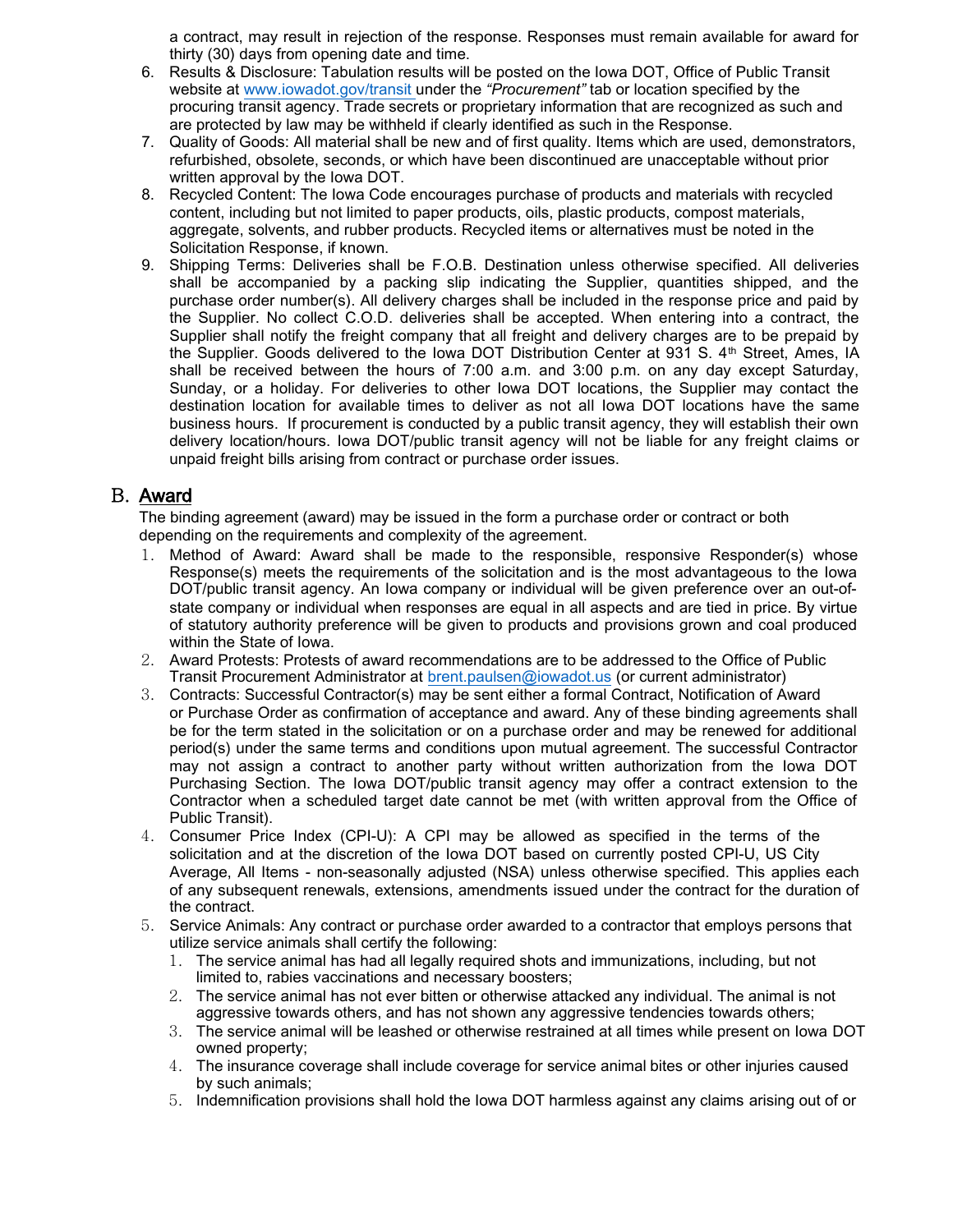relating in any way to service animal bites or other injuries caused by animals.

- 6. Payment Terms: The Iowa DOT typically pays properly submitted invoices within thirty (30) days of receipt, providing goods and/or services have been successfully delivered, installed or inspected (if required), and accepted. Invoices presented for payment must be only for quantities received by the Iowa DOT/public transit agency and must reference the purchase order number or contract number to be submitted for processing.
- 7. Default (Supplier): Failure of the Supplier to adhere to specified delivery schedules or to promptly replace rejected materials shall render the Supplier liable for all costs in excess of the Response price when alternate procurement is necessary. This shall not be the exclusive remedy and the Iowa DOT/public transit agency reserves the right to pursue other remedies available to it by law or under the terms of the binding agreement.
- 8. Default (Contractor): Failure of a Contractor other than a Supplier to meet any specified project completion deadline shall render the Contractor liable for all costs incurred by the Iowa DOT/public transit agency that were: a) necessary to meet said deadline; or b) necessary to complete said project after said deadline. This shall not be the exclusive remedy and the Iowa DOT/public transit agency reserves the right to pursue other remedies available to it by law or under the terms of the agreement.

#### C. General

- 1. Administrative Rules: For additional details on the rules governing the actions of the Iowa DOT Purchasing Section, refer to 761 IAC, Chapter 20, Iowa Administrative Code, entitled "Procurement of Equipment, Materials, Supplies and Services".
- 2. Affirmative Action: The Contractor (and also subcontractor, vendor, service provider or supplier) is prohibited from engaging in discriminatory employment practices forbidden by federal and state law, executive orders and rules of the Iowa Department of Management, pertaining to equal employment opportunity and affirmative action. Contractor may be required to have on file a copy of their affirmative action program, containing goal and time specifications. Contractors doing business with Iowa in excess of \$5,000 annually and employing 50 or more full time employees may be required to file with the Iowa Department of Management a copy of their affirmative action plan. Failure to fulfill these non-discrimination requirements may cause the contract to be canceled and the contractor declared ineligible for future state contracts or subject to other sanctions as provided by law or rule.
- 3. Applicable Law: The contract shall be governed under the laws of the State of Iowa. The contractor shall at all times comply with and observe all federal and state laws, local laws, ordinances, and regulations which are in effect during the period of a contract and which in any manner affect the work or its conduct. Any legal action relating to a contract shall only be commenced in the Story County, Iowa, District Court or the United States District Court for the Southern District of Iowa.
- 4. Conflict of Interest: No state or county official or employee, elective or appointive shall be directly or indirectly interested in any contract issued by the Iowa DOT, see Code of Iowa 314.2.
- 5. Debarment and Vendor Suspension: By submitting a response, the contractor is certifying that it and its principals and/or subcontractors are not presently debarred, suspended, proposed for debarment, declared ineligible, or voluntarily excluded from covered transactions by the State of Iowa or any Federal department or agency.
- 6. Equal Opportunity: Responders to the solicitation must be an "Equal Opportunity Employer" as defined in the Civil Rights Act of 1964 and in Iowa Executive Order Number Thirtyfour.
- 7. Indemnification-Goods: To the extent the goods are not manufactured in accordance with Iowa DOT's designs, Supplier shall defend, indemnify and hold harmless Iowa DOT, its assignees (public transit agency), and other users of the goods from and against any claim of infringement of any letters patent, trade names, trademarks, copyright or trade secrets by reason of sale or use of any articles purchased. Iowa DOT/public transit agency shall promptly notify Supplier of any such claim.
- 8. Indemnification-Services: The Supplier of services identified herein shall defend, indemnify and hold harmless Iowa DOT, the State of Iowa, designated public transit agencies, its employees, agents and officials, from and against all claims of any kind arising out of or relating in any way to the services provided to Iowa DOT/public transit agency by said Supplier of services. Iowa DOT and/or the procuring public transit agency shall promptly notify Supplier of any such claim.
- 9. Infringement: Goods shall be delivered free of the rightful claim of any third party by way of infringement. Contractor shall indemnify and save harmless the State of Iowa, the Iowa DOT, and procuring public transit agency against all claims for infringement of, and/or royalties claimed under, patents or copyrights on materials and equipment furnished under this solicitation.
- 10. Iowa Open Records Law: All Solicitation Responses are subject to terms and provisions of Iowa Code